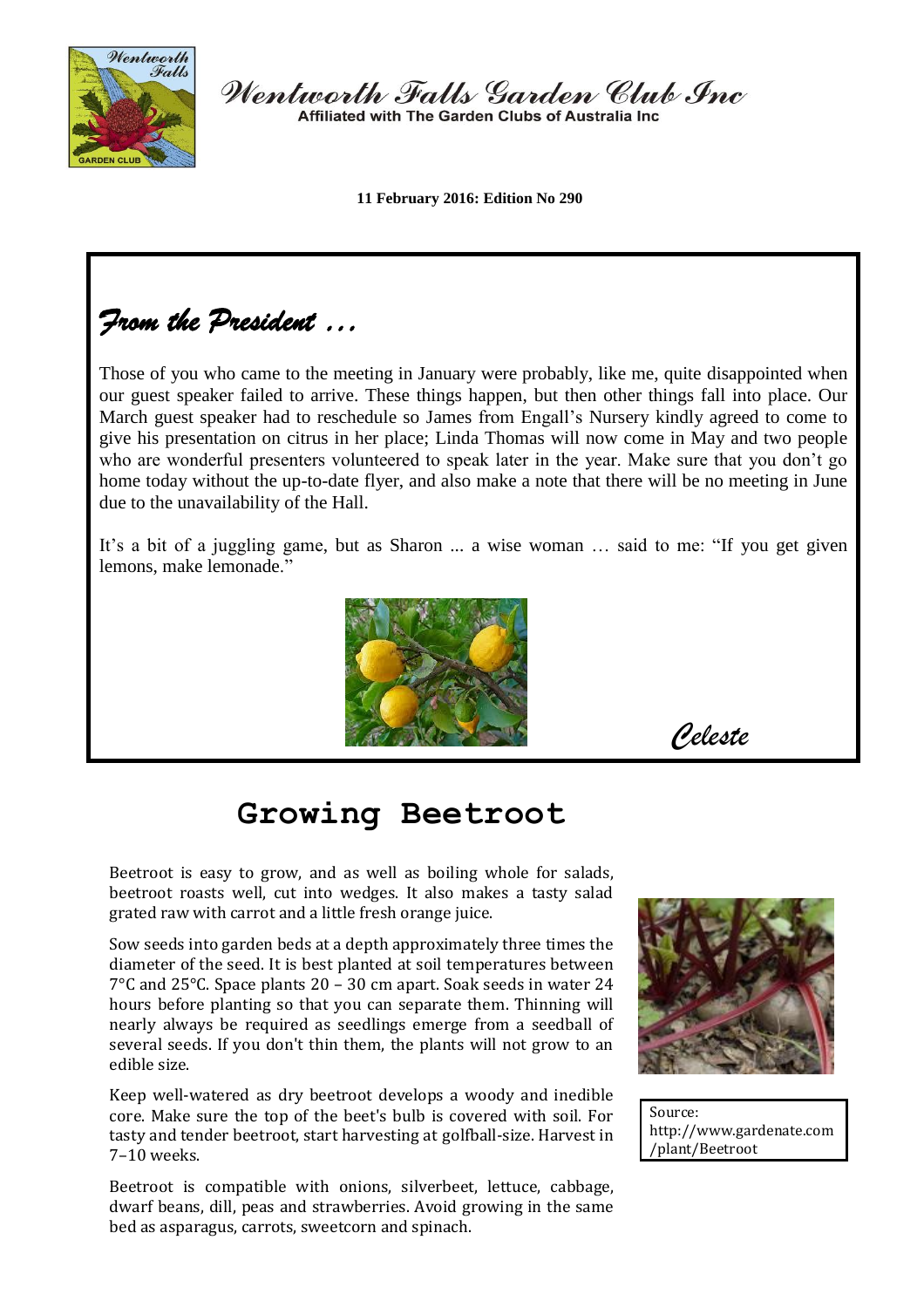### **Sarah Ryan Hillandale Nursery, Yetholme**

*Sarah will speak today about the perennial border: her inspiration, maintenance regime and how it changes through the seasons. The following is a summary from Sarah about Hillandale.*

All gardens are a work in progress and Hillandale is no exception.

Andrew and Sarah Ryan acquired the property in March 2000 and have had a lot of fun bringing it back to its former glory, hopefully in keeping with the original gardener's vision. Hillandale is a six-acre garden set within a 170-acre property of pasture and native bushland. Water is a feature of the garden. A small spring-fed creek runs through the middle of the garden and ends in a large picturesque dam. The creek is crossed by little stone bridges and is lined by tree ferns, with many cool shady areas to sit and relax or enjoy a picnic. There are over 50 grand old trees in the garden such as oaks, cedars, maples, redwoods, spruce and liquidambars.

Another feature of the garden are the rhododendrons, some as high as 20m and at least 10m wide. These look their best from October to November. In the garden there is a woodland walk filled with aquilegias (Granny's Bonnets), windflowers, Solomon's seal, campanula and many more shade-loving perennials.

Running along the east side of the garden is a 120m-long perennial border jam-packed with over 300 species of rare and interesting herbaceous plants such as salvias, dahlias, lupins, poppies, rudbeckia, echinacea and asters, just to name a few, plus a whole variety of ornamental grasses. This border is a summer/autumn border so looks its best from late January to early May. The nursery within the garden sells perennials propagated from this border.

There are also three other large shrubberies filled with peonies, viburnums, dogwoods, iris, camellias, geraniums, hydrangeas, hellebores and rhododendrons.

The garden is maintained by Andrew and Sarah Ryan in their spare time as they both work in town and have five children between them. Andrew trains racehorses and Sarah maintains five other gardens in the Bathurst area. They are currently in the process of reconstructing a glasshouse which they bought second-hand. The glass will sit on a stone wall which Andrew is building. Their home is a mud-brick cottage built by the original owners during the 1840s and added to over subsequent years.

# **A Couple of things to Note**

1. The Citrus Man, James Adams, has agreed to be the guest speaker at our next meeting.

2. Our Library has some surplus books. These will be on sale at our March meeting at very reasonable prices for anyone who is interested.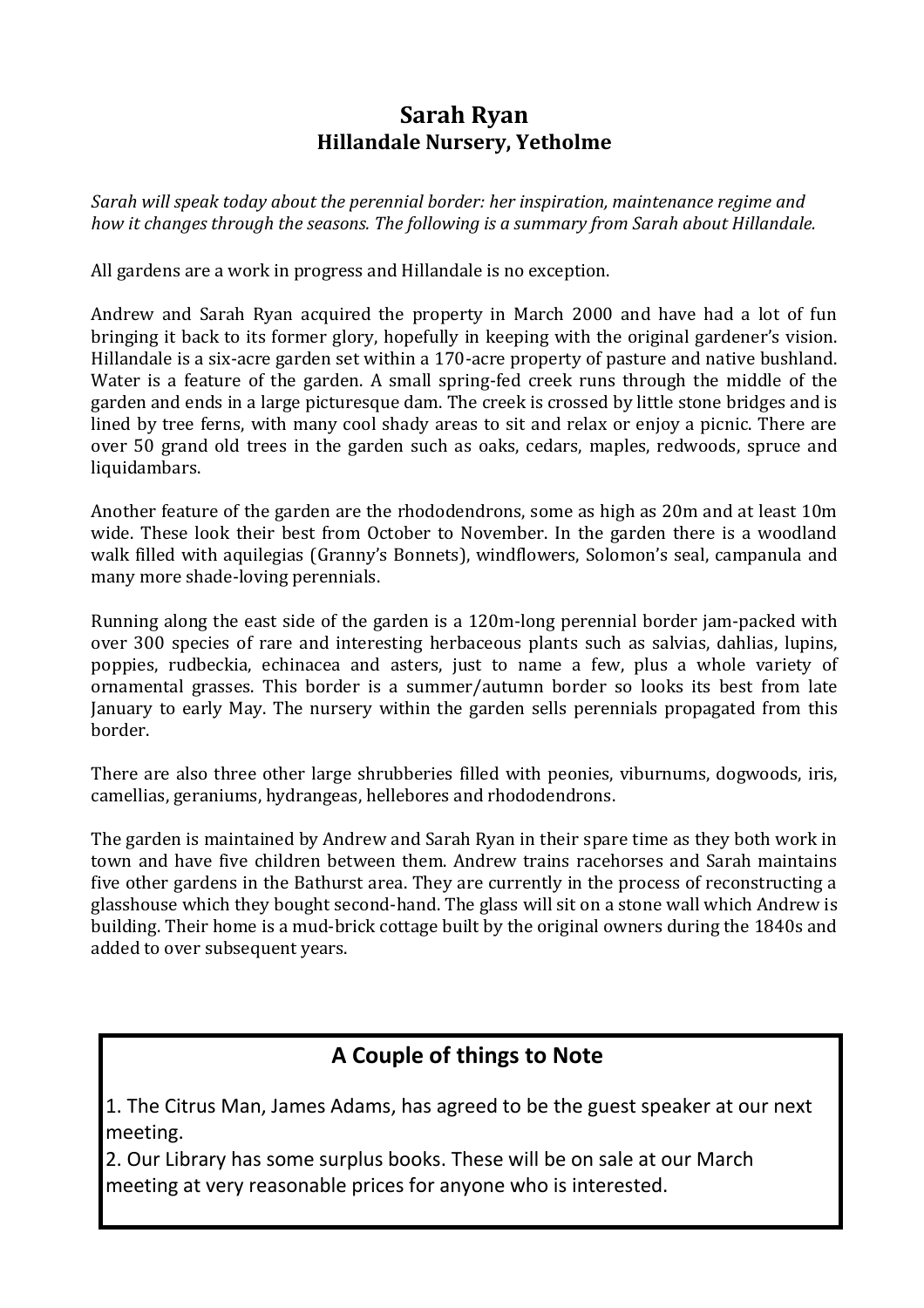# **FLANNEL FLOWER**

# *Actinotus helianthi*



*Actinotus helianthi*, commonly known as Flannel Flower, is a shallow-rooted plant that requires good drainage. Flannel Flowers have relatively brittle stems and require protection from strong winds to avoid branch breakage. They are gross feeders and have relatively high fertiliser requirements to help maintain vigour and respond well to tip pruning after the flowering period. Older leaves on lower areas of the stems will naturally yellow then die off while they stay attached to the plant.

Flannel Flowers can be grown in full sun or partial shade and tolerate light frost once established. For best results, plant in a pre-prepared well-drained site of moderately acid soil with a pH of 5.5 to 6.5. This is achieved by creating a raised garden bed filled with low phosphorus organic compost or planting mix. The addition of crushed sandstone and a native fertiliser is desirable. Some *Actinotus helianthi* varieties, like 'Starbright', make great potted plants and you'll get the most out of them by using any commercially available premium grade potting mix suitable for natives. All species of *Actinotus* are particularly sensitive to root disturbance and this should be avoided during the transplantation process.

When planting, space from 0.5 to 1.0m. If watering is required, avoid wetting the foliage to minimise damage to the brittle stems and the possible introduction of fungal problems. While they can withstand long periods of dry warm months, a tell-tale sign of water stress can be recognised by the leaves closing or clasping the stem prior to wilting. Surprisingly, Flannel Flowers respond well to regular applications of fertiliser. For best results, give an application of a low phosphorus controlled release fertiliser with micronutrients during planting. Supplementary applications of a complete liquid fertiliser at monthly intervals during the growing season will assist with plant health and vigour.

While mulching is not essential for good growth in Flannel Flowers, you can mulch to a depth of 75mm to assist with moisture retention and temperature control in the root zone. Avoid contact with stems to minimise possible fungal problems. Light pruning after flowering creates a bushier plant with increased flowering sites for the following season. Do not prune too far back into the 'woody' stems, as they do not reshoot. This can be followed by tip pruning in late summer if necessary.

Plants in well-structured soils that can develop good root systems are less susceptible to fusarium. Avoid planting out root-bound plants and minimise root disturbance. Flannel Flowers are quite susceptible to botrytis fungus during moist weather and should be monitored and treated with appropriate fungicide, if necessary. Fungal problems can be minimised by avoiding foliage wetting during irrigation and by periodically removing dead leaves from lower areas of the stems to improve air circulation.

Flannel flowers may also be affected by leaf-chewing caterpillars. Monitoring plants for evidence of insect frass should be carried out to avoid major pest infestation. Aphids, scale insects and mealy bug can also become a problem in crowded situations.

#### **Source:**

https://www.rbgsyd.ns w.gov.au/Plants/Garde ning/Growing-Flannel-Flowers